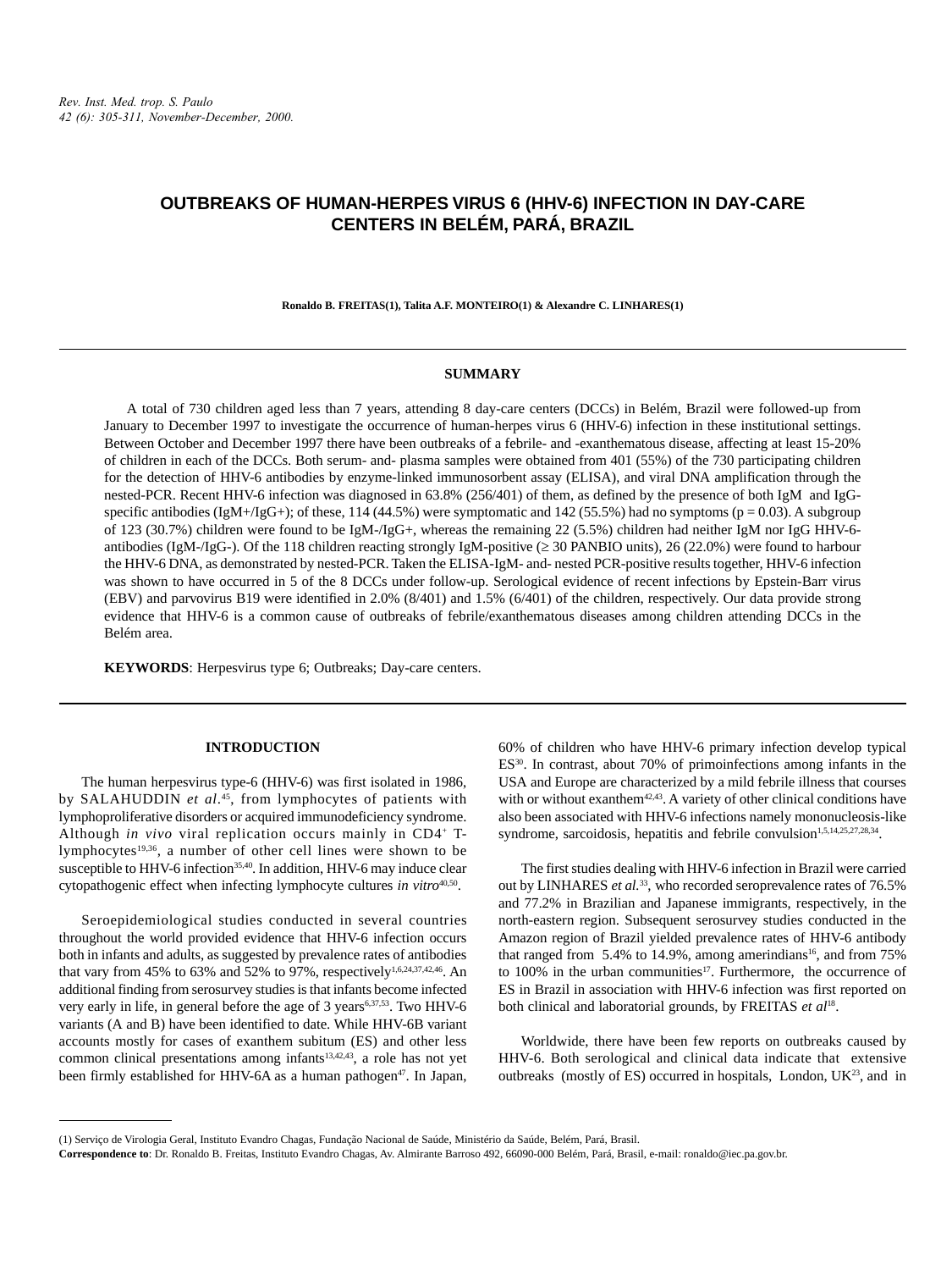an orphanage, Osaka, Japan<sup>39</sup>, with incidence rates of HHV-6 infection ranging from 20% to 100%. These were explosive epidemics that occurred during the summer months, affecting both children and adults, and the emergence of cases followed in general a short incubation period. In Brazil, outbreaks due to HHV-6 infection have not so far been reported.

The present report describes the occurrence of outbreaks associated with HHV-6 infection affecting children who attended several day-care centers in the urban area of Belém, Brazil.

# **MATERIALS AND METHODS**

The present surveillance was conducted between January and December 1997 and involved 8 community DCCs which were located in 4 neighborhoods (*Cremação*, *Guamá*, *Jurunas* and *Terra-Firme*) of Belém, northern Brazil. Six of these DCCs (*Alcindo Cacela*, *Caraparu*, *Monte Alegre*, *Santa Rosa*, *São Domingos* and *São Silvestre*) belonged to the municipality's official primary school system, whereas 2 of them (*Boa Esperança* and *Orquídea*) were settled through the neighborhoods' community leadership. DCCs included in general 1-4 rooms for 30-40 children each. These children stay at the DCCs for about 11 hours (7 am to 6 pm) per day, from Monday to Friday. Apart from primary teaching, playroom activities and feeding are planned. Families seeking for these day-care facilities are mostly from the low socioeconomic level.

Overall, 730 children of both sexes were attending the 8 DCCs when the present surveillance was carried out. Each DCC housed between 40 and 130 children whose ages ranged from 1 to 7 years (mean age, 3.5 years).

From January to December 1997 regular weekly visits were made to each DCC by a trained field-worker from our staff, primarily to assess the occurrence of outbreaks of febrile/exanthematous disease in these institutional settings. Between October and December 1997 outbreaks of fever (either with or without exanthem) were recorded in all DCCs, lasting an average of 10-15 days and affecting at least 20% of the whole number of children lodged in each of them. During this period, 401 blood samples (one per child) were obtained through antecubital venepuncture, corresponding to approximately 50% of all children per DCC. Sera were kept frozen at –20 º C until being tested for the presence of both IgM and IgG antibodies to HHV-6 using a commercial enzymelinked immunosorbent assay (ELISA) developed by PANBIOTM (East Brisbane, Australia). This is an assay that includes a solid-phase multiwells system coated with HHV-6-infected cells, as previously described4,11,41. For the determination of HHV-6 immunoglobulin M (IgM) sera were tested at single 1:100 (v/v) dilutions, with previous removal of IgG. This eliminates interference by HHV-6 IgG and IgM rheumatoid factor. All serum samples yielding optical density (OD) values of greater than twice of the mean absorbance of the "cut off" were regarded as suggestive of recent HHV-6 infection; this corresponds to > 20 IgM PANBIO units. An aliquot of the plasma samples was used for separation of peripheral blood mononuclear cells (PBMCs) by centrifugation through Ficoll-Hypaque gradient (PharmaciaTM, Uppsala, Sweden), as described before<sup>50</sup>. The detection of HHV-6 DNA was performed by polymerase chain reaction (PCR) in both the whole plasma sample and PBMCs which were kept frozen (-70 °C) until being assayed. Only IgM-positive serum samples yielding  $\geq$  30 PANBIO units (n = 118) were subjected to PCR assay. This was performed in two steps, essentially as reported before<sup>26,48,49</sup>. First amplification was carried out using a mixture of external oligonucleotide primers designated as *EX1* and *EX2*, followed by a second amplification (the nested PCR) including a mixture of internal primers *IN3* and *IN4*.

Conventional ELISA was used for the detection of both IgM and IgG to measles, rubella, parvovirus B19, Epstein-Barr virus and cytomegalovirus, as previously reported<sup>2,9,12,31,44</sup>. Samples were also tested by haemagglutination-inhibition (HI) assay<sup>22</sup> for the determination of antibodies to Mayaro, Oropouche and dengue viruses, which are wellknown viral agents of exanthematous illnesses in the Amazon region. In addition, a immunofluorescence indirect assay (Kit Chemicon™ International, Temecula, CA, USA) was used for diagnosis of respiratory viruses in a subgroup of 40 symptomatic children such as adenovirus, influenza, parainfluenza and respiratory syncitial virus.

The present survey covered a representative sample of the population and data were analyzed using the EPI INFO software, version 6.0 (Atlanta, GA, USA). Rates were compared by using the Mantel-Haenszel chi square test of association or Fisher's exact test, as appropriate. Significance was defined as  $p < 0.05$ .

### **RESULTS**

Overall, 730 children were enrolled to participate in this follow-up study. Both serum- and- plasma samples were obtained from 401 (55.0%) of them and tested for the presence of HHV-6 antibodies. Table 1 shows that: (i) an IgM+/IgG+ seroresponse was noted in  $256 (63.8%)$  of the children; (ii) previous HHV-6 infection was identified in 123 (30.7%) children who reacted IgM-/IgG+; and (iii) 22 had neither IgG nor IgM antibodies to HHV-6 (IgM-/IgG-). The distribution of IgM seropositivity, according to the DCC and sex, is demonstrated in Table 2. The prevalence rates ranged from 54.3% (DCC *Orquídea*) to 76.0% (*Caraparu*). Serological evidence of recent infection by HHV-6 occurred in 68.6% and 59.4% of female and male children, respectively. In the former group, IgM-seropositivity rates ranged from 65.5% to 71.4% for 4-5 and <3 year-old groups, respectively; in the latter one, range was of 50.0% to 68.0% for the <3 and 3-4 year-old groups, respectively.

The results of the nested-PCR are gathered in Table 3 and in Figure 1. The viral DNA was detected in 26 (22.0%) out of the 118 children selected for testing, that is, those yielding HHV-6-IgM positivity values of  $\geq$  30 PANBIO units. Among these nested- PCR-positive children, 15 were male. Figure 1 illustrates the nested-PCR amplified products obtained from PBMCs of children attending 5 (63.3%) of the 8 DCCs under investigation. Nested-PCR results were similar when testing both plasma and PBMC samples.

The clinical status of the 256 children with serological evidence of current/recent HHV-6 infection (HHV-6 IgM PANBIO units of greater than 20) is specified in Table 4. There were 114 (44.5%) and 142 (55.5%) symptomatic and asymptomatic infections, respectively ( $p = 0.03$ ). The most frequent presentation (89 children, 34.8%) included fever  $( \geq 39.0 \degree C)$  and respiratory symptoms (productive cough and running nose). Less frequently, the following clinical pictures could be recorded, as follows: high fever only that lasted 3-4 days, 17 children ( 6.6%); maculo-papular exanthematous illness (MPEI), 6 (2.2%); fever and MPEI, 1 (0.4%); and fever, convulsions and watery diarrhoea, 1 (0.4%).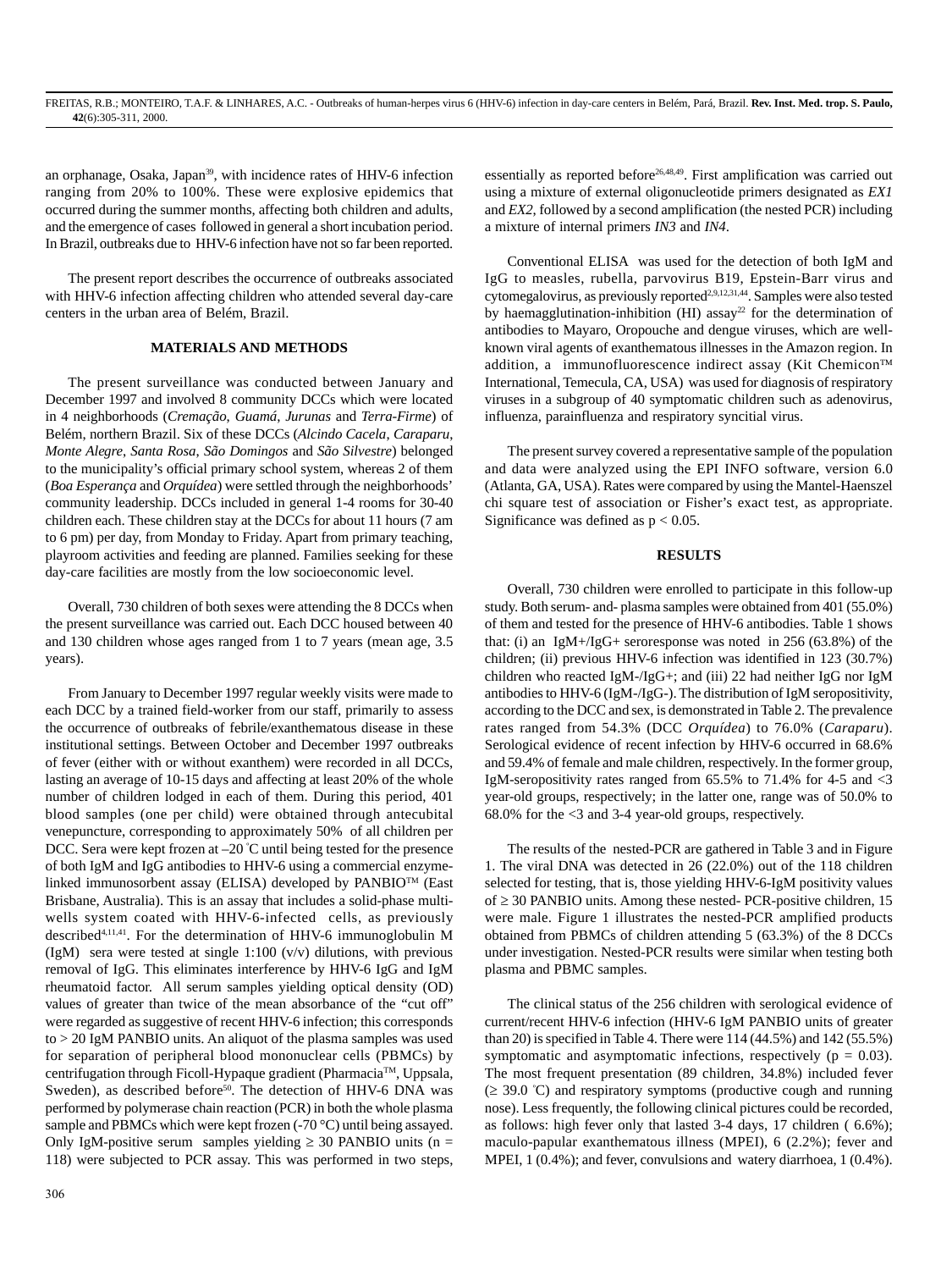| Neighborhood/<br><b>DCC</b> | Month of<br>epidemics<br>(1997) | <b>Sex</b> | Total of<br>children | Total of children<br>with serum<br>samples (%) | Serological status |              |              |  |
|-----------------------------|---------------------------------|------------|----------------------|------------------------------------------------|--------------------|--------------|--------------|--|
|                             |                                 |            |                      |                                                | $(IgM+/IgG+)$      | $(IgM-IgG+)$ | $(IgM-/gG-)$ |  |
| Cremação                    |                                 |            |                      |                                                |                    |              |              |  |
| Alcindo Cacela              | October                         | Female     | 57                   | 33 (58.0)                                      | 22(66.7)           | 9(27.2)      | 1(3.0)       |  |
|                             |                                 | Male       | 43                   | 25(58.1)                                       | 11(42.3)           | 10(40.0)     | 4(16.0)      |  |
| Guamá                       |                                 |            |                      |                                                |                    |              |              |  |
| Caraparu                    | November                        | Female     | 18                   | 11(61.1)                                       | 9(81.8)            | 1(9.1)       | 1(9.1)       |  |
|                             |                                 | Male       | 22                   | 14(63.6)                                       | 10(71.4)           | 4(28.6)      | 0(0)         |  |
| Santa Rosa                  | November                        | Female     | 51                   | 32(62.7)                                       | 24(75.0)           | 8(25.0)      | 0(0)         |  |
|                             |                                 | Male       | 49                   | 31(63.3)                                       | 19(61.3)           | 10(32.3)     | 2(6.4)       |  |
| <b>Jurunas</b>              |                                 |            |                      |                                                |                    |              |              |  |
| Monte Alegre                | December                        | Female     | 69                   | 37(53.6)                                       | 27(72.9)           | 7(18.9)      | 3(8.1)       |  |
|                             |                                 | Male       | 61                   | 33(54.1)                                       | 22(66.7)           | 11(33.3)     | 0(0)         |  |
| São Silvestre               | December                        | Female     | 52                   | 29(55.8)                                       | 16(55.2)           | 9(31.0)      | 4(13.8)      |  |
|                             |                                 | Male       | 78                   | 43(55.1)                                       | 26(60.5)           | 16(37.2)     | 1(2.3)       |  |
| <b>Terra Firme</b>          |                                 |            |                      |                                                |                    |              |              |  |
| Boa Esperança               | October                         | Female     | 37                   | 18(49.0)                                       | 11(61.1)           | 6(33.3)      | 1(5.5)       |  |
|                             |                                 | Male       | 43                   | 21(49.0)                                       | 13(61.9)           | 8(38.1)      | 0(0)         |  |
| Orquídea                    | October                         | Female     | 36                   | 18(50.0)                                       | 11(61.1)           | 6(33.3)      | 1(5.6)       |  |
|                             |                                 | Male       | 34                   | 17(50.0)                                       | 8(47.1)            | 9(52.9)      | 0(0)         |  |
| São Domingos                | November                        | Female     | 41                   | 19(46.3)                                       | 13 (68.4)          | 5(26.3)      | 1(5.3)       |  |
|                             |                                 | Male       | 39                   | 20(51.3)                                       | 14(70.0)           | 4(20.0)      | 2(10.0)      |  |
| Subtotal                    |                                 | Female     | 361                  | 197 (54.6)                                     | 133 (68.6)         | 53 (26.9)    | 11(5.6)      |  |
|                             |                                 | Male       | 369                  | 204 (55.3)                                     | 123(60.2)          | 70 (34.3)    | 11(5.4)      |  |
| Total                       |                                 |            | 730                  | 401(55.0)                                      | 256 (63.8)         | 123(30.7)    | 22(5.5)      |  |

**Table 1** Detection of antibodies to HHV-6 in children of eight DCCs\*, according to sex. Belém, Pará, Brazil

\* Day-care centers

**Table 2**

Distribution of recent HHV-6 infections\* according to sex and age in children of eight DCCs\*\* located in the urban area of Belém, Pará, Brazil

|                           |                |               |               | Positive/No. tested (%) for <b>neighborhoods</b> and DCCs |              |                             |              |              |                |
|---------------------------|----------------|---------------|---------------|-----------------------------------------------------------|--------------|-----------------------------|--------------|--------------|----------------|
| Sex/age                   | Cremação       | Guamá         |               | Jurunas                                                   |              | Terra Firme                 |              |              | Total          |
| (years)                   | Alcindo Cacela | Caraparu      | Santa Rosa    | Monte Alegre                                              |              | São Silvestre Boa Esperança | Orquídea     | São Domingos |                |
| Female                    |                |               |               |                                                           |              |                             |              |              |                |
| $\leq$ 3                  | 17/21 (80.9)   | $0/0$ (0)     | $3/3$ (100.0) | 4/6(66.7)                                                 | $0/4$ (0)    | 2/3(66.7)                   | 2/3(66.7)    | 2/2(100.0)   | 30/42(71.4)    |
| $3-4$                     | 1/3(33.3)      | $3/3$ (100.0) | 4/5(80.0)     | 9/13(69.2)                                                | 3/5(60.0)    | $0/3$ (0)                   | 4/4(100.0)   | 5/5(100.0)   | 29/41 (70.7)   |
| $4 - 5$                   | $1/3$ (33.3)   | 3/4(75.0)     | 4/6(66.7)     | 9/11(81.8)                                                | 10/17(58.8)  | 5/5(100.0)                  | 1/4(25.0)    | 3/5(60.0)    | 36/55(65.5)    |
| >5                        | 3/5(60.0)      | 3/4(75.0)     | 13/18 (72.2)  | 5/6(83.3)                                                 | 3/3(100.0)   | 4/6(66.7)                   | 4/7(57.1)    | 3/7(42.9)    | 38/56 (67.9)   |
| Subtotal                  | 22/32(68.8)    | 9/11(81.8)    | 24/32(75.0)   | 27/36(75.0)                                               | 16/29 (55.2) | 11/17(64.7)                 | 10/18(55.6)  | 13/19 (68.4) | 133/194 (68.6) |
| Male                      |                |               |               |                                                           |              |                             |              |              |                |
| $\leq$ 3                  | 7/17(41.2)     | $0/0$ (0)     | 2/3(66.7)     | 2/2(100.0)                                                | 6/12(50.0)   | $1/3$ (33.3)                | 0/0(0)       | 3/5(60.0)    | 21/42(50.0)    |
| $3-4$                     | 3/6(50.0)      | $2/2$ (100.0) | 8/9(88.9)     | 5/10(50.0)                                                | 6/7(85.7)    | 4/6(66.7)                   | $2/4$ (50.0) | 4/6(66.7)    | 34/50(68.0)    |
| 4-5                       | 0/1(0)         | 5/9(55.6)     | 3/10(30.0)    | 10/16 (62.5)                                              | 10/14(71.4)  | 1/5(20.0)                   | 5/10(50.0)   | 5/5(100.0)   | 39/70 (55.7)   |
| >5                        | 1/2(50.0)      | $3/3$ (100.0) | 6/9(66.7)     | 4/6(66.7)                                                 | 5/10(50.0)   | $7/8$ (87.5)                | 1/3(33.3)    | 2/4(50.0)    | 29/45 (64.4)   |
| Subtotal                  | 11/26(42.3)    | 10/14(71.4)   | 19/31 (61.3)  | 22/34 (64.7)                                              | 26/43 (60.5) | 13/22(59.1)                 | 8/17(47.1)   | 14/20 (70.0) | 123/207 (59.4) |
| Total                     | 33/58 (56.9)   | 19/25(76.0)   | 43/63(68.3)   | 49/70 (70.0)                                              | 42/72 (58.3) | 24/39(61.5)                 | 19/35 (54.3) | 27/39(69.2)  | 256/401 (63.8) |
| $A + B + I$ , $A + B + A$ |                |               |               |                                                           |              |                             |              |              |                |

\* IgM detection (>20 PANBIO units); \*\*Day-carecenters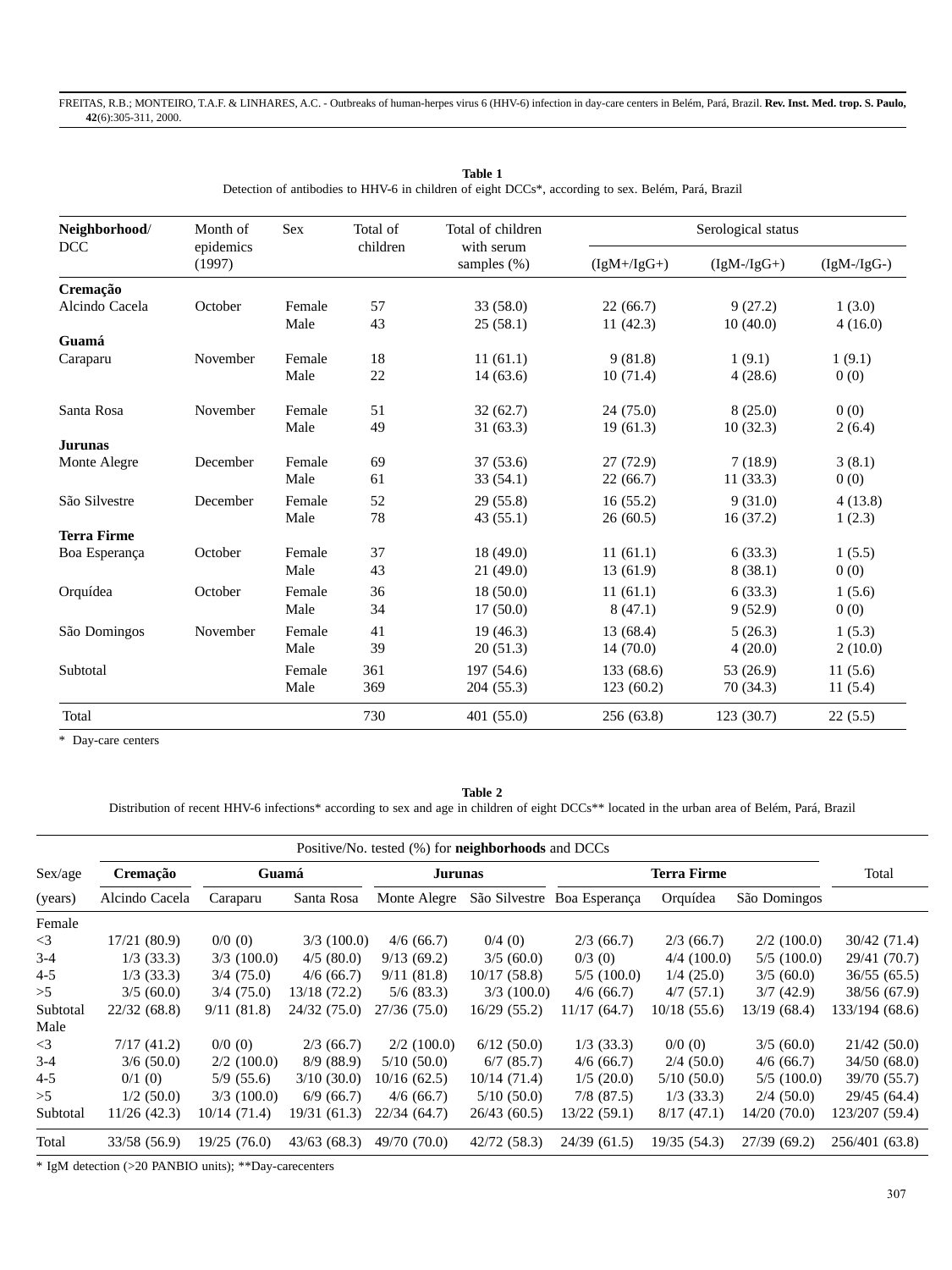**Table 3**

Detection of HHV-6 DNA in cases of recent infection\* in a subgroup (n=118) of children attending eight DCCs\*\*, according to sex. Belém, Pará, Brazil

| Neighborhood/DCC           | Sex            | Total of children                                    | Nested-PCR-results (%) |                                    |                |                          |
|----------------------------|----------------|------------------------------------------------------|------------------------|------------------------------------|----------------|--------------------------|
|                            |                | with plasma<br>samples/lymphocytes<br>tested $(\% )$ | $(DNA+)$               |                                    | $(DNA-)$       |                          |
| Cremação<br>Alcindo Cacela | Female         | 7(5.9)                                               | 0/7                    | (0)                                | 7/7            | (100.0)                  |
|                            | Male           | 6(5.1)                                               | 1/6                    | (16.7)                             | 5/6            | (83.3)                   |
| Guamá                      |                |                                                      |                        |                                    |                |                          |
| Caraparu                   | Female<br>Male | 5(4.2)<br>1(0.8)                                     | 1/5<br>0/1             | (20.0)<br>(0)                      | 4/5<br>1/1     | (80.0)<br>(100.0)        |
| Santa Rosa                 | Female<br>Male | 11(9.3)<br>8(6.8)                                    | 0/1<br>1/8             | (0)<br>(12.5)                      | 11/11<br>7/8   | (100.0)<br>(87.5)        |
| <b>Jurunas</b>             |                |                                                      |                        |                                    |                |                          |
| Monte Alegre               | Female<br>Male | 15(12.7)<br>7(5.9)                                   | 5/7                    | $7/15$ $(46.7)$<br>(71.4)          | 8/15<br>2/7    | (53.3)<br>(28.6)         |
| São Silvestre              | Female<br>Male | 11(9.3)<br>20(16.9)                                  |                        | $3/11$ $(27.3)$<br>$8/20$ $(40.0)$ | 8/11           | (72.7)<br>$12/20$ (60.0) |
| <b>Terra Firme</b>         |                |                                                      |                        |                                    |                |                          |
| Boa Esperança              | Female<br>Male | 2(1.7)<br>4(3.4)                                     | 0/2<br>0/4             | (0)<br>(0)                         | 2/2<br>4/4     | (100.0)<br>(100.0)       |
| Orquídea                   | Female<br>Male | 7(5.9)<br>3(2.5)                                     | 0/7<br>0/3             | (0)<br>(0)                         | 7/7<br>3/3     | (100.0)<br>(100.0)       |
| São Domingos               | Female<br>Male | 7(5.9)<br>4(3.4)                                     | 0/7<br>0/4             | (0)<br>(0)                         | 7/7<br>4/4     | (100.0)<br>(100.0)       |
| Subtotal                   | Female<br>Male | 65(55.1)<br>53 (44.9)                                |                        | $11/65$ (16.9)<br>$15/53$ $(28.3)$ | 54/65<br>38/53 | (83.1)<br>(71.7)         |
| Total                      |                | 118 (100.0)                                          |                        | 26/118(22.0)                       | 92/118 (78.0)  |                          |

 $*$  IgM detection ( $\geq$  30 PANBIO units);  $*$  $\triangle$ Day-care centers



**Fig**. **1 -** Agarose gel electrophoresis of nested PCR-amplified HHV-6 DNA of 7 plasma samples/lymphocytes, stained with ethidium bromide and photographed under U.V light. Lanes 1-5, HHV-6-positive specimens (DCCs: A. Cacela (1), Caraparu (2), S. Rosa (3), M. Alegre (4), S. Silvestre (5); lane 6, positive control; lane 7, negative control ; M denotes molecular-weight; PD denotes primer dimer.

Eight (2.0%) of the 401 children whose sera were taken reacted IgM/ IgG-positive for EBV, whereas 6 (1.5%) developed parvovirus B-19 infection. These 14 children had no recent/current HHV-6 infection. No positive results indicative of recent infection were obtained from testing of sera against other pathogens that might be involved in the aetiology of the febrile and/or exanthematous illnesses. There have been no cases of current/recent dengue infection, even though an extensive outbreak was occurring in Belém.

#### **DISCUSSION**

Outbreaks of HHV-6 infection sometimes are observed among infants living in institutions, such as hospitals and orphanages, since the transmission is enhanced as a result of close contact between these institutional inmates $^{23,39}$ . An environment similar to these settings was noted in the present investigation – the DCCs -, where children were kept in close contact during 10-12 hours per day, therefore making outbreaks more likely to occur.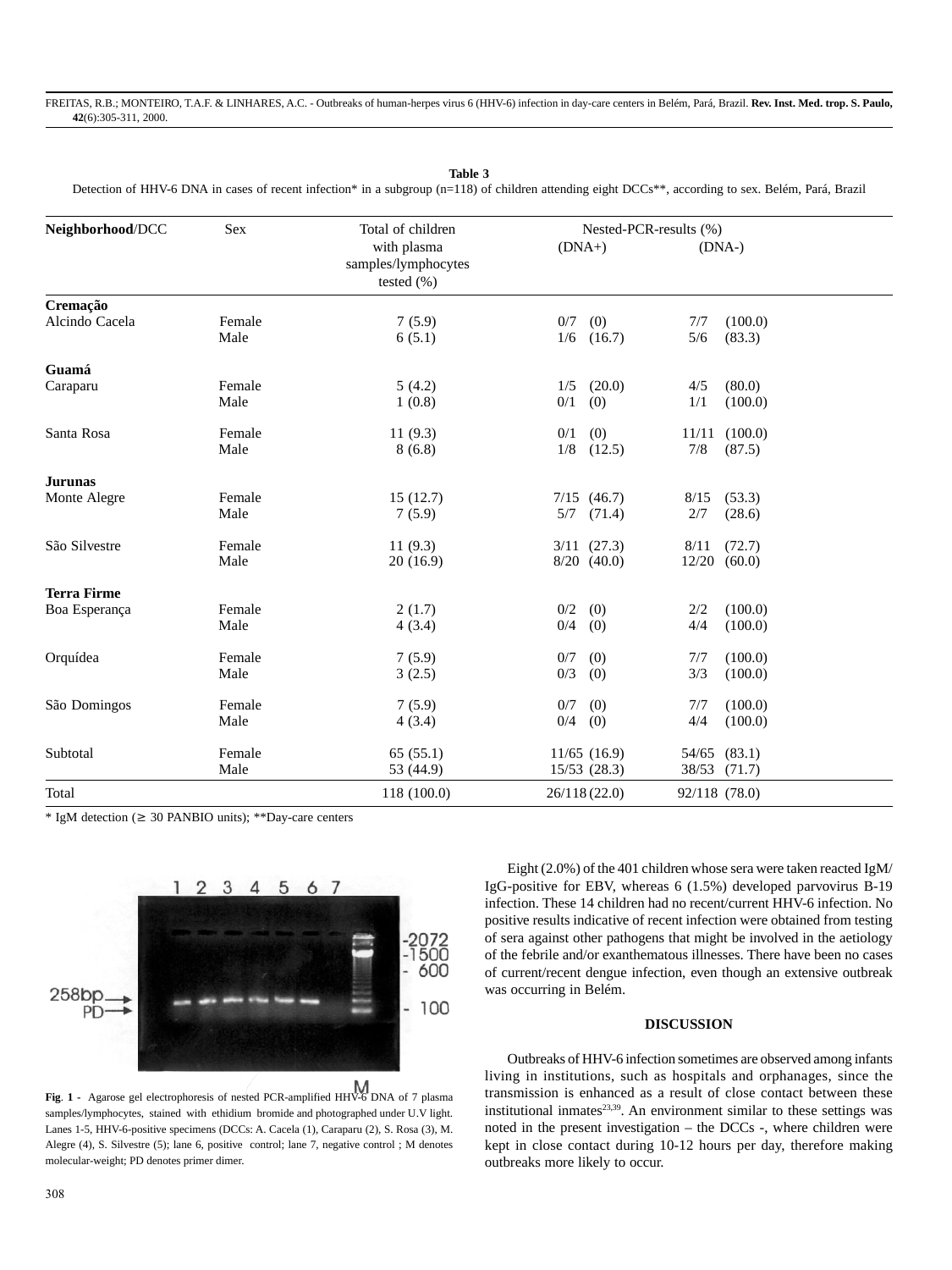| Neighborhood/DCC | Fever*** | $Fever +$<br>$ARI***$ | Exanthem | Fever+<br>exanthem | Fever+convulsion+<br>diarrhoea | Asymptomatic | Total       |
|------------------|----------|-----------------------|----------|--------------------|--------------------------------|--------------|-------------|
| Cremação         |          |                       |          |                    |                                |              |             |
| Alcindo Cacela   | 2(0.8)   | 11 $(4.3)$            | 3(1.1)   | 1(0.4)             | 1(0.4)                         | 18(7.0)      | 36(14.1)    |
| Guamá            |          |                       |          |                    |                                |              |             |
| Caraparu         | 1(0.4)   | 4(1.6)                | 0(0)     | 0(0)               | 0(0)                           | 15(5.8)      | 20(7.8)     |
| Santa Rosa       | 4(1.6)   | 17(6.6)               | 3(1.1)   | 0(0)               | 0(0)                           | 14(5.5)      | 38 (14.8)   |
| Jurunas          |          |                       |          |                    |                                |              |             |
| Monte Alegre     | 0(0)     | 20(7.8)               | 0(0)     | 0(0)               | 0(0)                           | 32(12.5)     | 52 (20.3)   |
| São Silvestre    | 0(0)     | 15(5.8)               | 0(0)     | 0(0)               | 0(0)                           | 13(5.1)      | 28(11.0)    |
| Terra Firme      |          |                       |          |                    |                                |              |             |
| Boa Esperança    | 2(0.8)   | 4(1.6)                | 0(0)     | 0(0)               | 0(0)                           | 22(8.6)      | 28 (11.0)   |
| Orquídea         | 5(1.9)   | 4(1.6)                | 0(0)     | 0(0)               | 0(0)                           | 14(5.5)      | 23(9.0)     |
| São Domingos     | 3(1.1)   | 14(5.5)               | 0(0)     | 0(0)               | 0(0)                           | 14(5.5)      | 31(12.1)    |
| Total            | 17(6.6)  | 89 (34.8)             | 6(2.2)   | 1(0.4)             | 1(0.4)                         | 142(55.5)    | 256 (100.0) |

**Table 4** Clinical presentations associated with HHV-6 infection\* in children of eight DCCs.\*\* Belém, Pará, Brazil

\* IgM detection (> 20 PANBIO units); \*\* Day-care centers; \*\*\* > 39 ºC; \*\*\*\*Acute respiratory infection.

Previous studies carried out in temperate countries (eg. England and Japan) have shown the seasonality of epidemics of HHV-6 infection, usually occurring during the summer months<sup>23,39</sup>. The fact that the presently described outbreaks have clustered during October-December, suggests a possible seasonal pattern of HHV-6 infection in our region.

The explosive nature of the outbreaks in DCCs in Belém, together with a significant proportion of children reacting HHV-6 IgM-positive, indicates the high degree of susceptibility among these institutional inmates to a highly transmissible viral agent<sup>23,39</sup>.

The gender distribution of seropositivity rates shows no significant differences, as already demonstrated in previous serosurveys conducted in the same setting<sup>17</sup>. Moreover, the predominance of recent infection by HHV-6 in the lowest age-groups (< 3 and 3 to 4 years) sustains previous seroepidemiological data indicating that HHV-6 infections is largely more frequent before 3 years of life<sup>3,7,53,54</sup>. In the present study it is most likely that transmission of HHV-6 had occurred by respiratory droplet infection, resulting in a high number of cases during a short time-interval. This mode of transmission has been supported by several investigations recording the detection of HHV-6 DNA in both saliva and salivary glands<sup>10,15,20,21,29,32</sup>.

In our study HHV-6 infection was significantly more likely to be asymptomatic ( $p = 0.03$ ), suggesting that exanthem subitum may not be the predominant outcome of early, primary infection in Belém. It is of interest in this regard to mention the seroepidemiological data from TAKAHASHI et al.<sup>51</sup> suggesting that a significant proportion of children may develop HHV-6 symptomless (primary) infection later in life, therefore without having had exanthem subitum (ES).

The detection of specific-IgM in plasma samples from several children, together with the fact that HHV-6 DNA was detected in both plasma and lymphocytes of 26 individuals, suggests that primary infection was largely occurring during the outbreaks in the DCCs in Belém. It should be pointed out that the detection of viral DNA in serum/plasma samples represents a surrogate marker for HHV-6 active infection, mostly in cases of  $ES<sup>49</sup>$ . The detection of HHV-6 DNA in 5 of the 8 DCCs in Belém represents an additional evidence that HHV-6 has widely circulated among infants and children (both sexes and several age-groups) during the presently reported outbreaks. It is likely that the nested-PCR-negative results yielded in 92 patients reflect a late sample collection in the course of infection.

Of particular interest in the present survey was the occurrence of a variety of clinical conditions not resembling those related to the typical ES. This is in accordance with previous findings in USA where only 9% of patients with HHV-6 primary infection developed the typical ES<sup>43</sup>. Atypical clinical presentations have been identified in several patients, as follows: (i) exanthem without fever; (ii) acute respiratory symptoms (sore throat, productive cough and running nose) in the absence of cutaneous rash; (iii) watery diarrhoea; and (iv) febrile convulsion. Such unusual clinical presentations of HHV-6 infection early in life have also been identified in previous similar studies<sup>34,43</sup>. It should be pointed out that all illnesses in the present study coursed without any prominent complication or sequelae, as usually observed elsewhere<sup>37,52,53,54</sup>. The limited number of children presenting with convulsion may reflect the low neurotropic potential of the infecting HHV-6 strain<sup>8</sup>.

With the exception of 14 (3.5%) children reacting IgM-positive for Epstein-Barr virus (EBV) ( $n = 8$ ) and parvovirus B19 ( $n = 6$ ), negative results were yielded when testing sera for antibodies to a variety of other pathogens that might be related to febrile/exanthematous disease in our region. Of note, the possible role of adenoviruses, influenza, parainfluenza and respiratory syncytial virus in the aetiology of respiratory illnesses was also ruled out.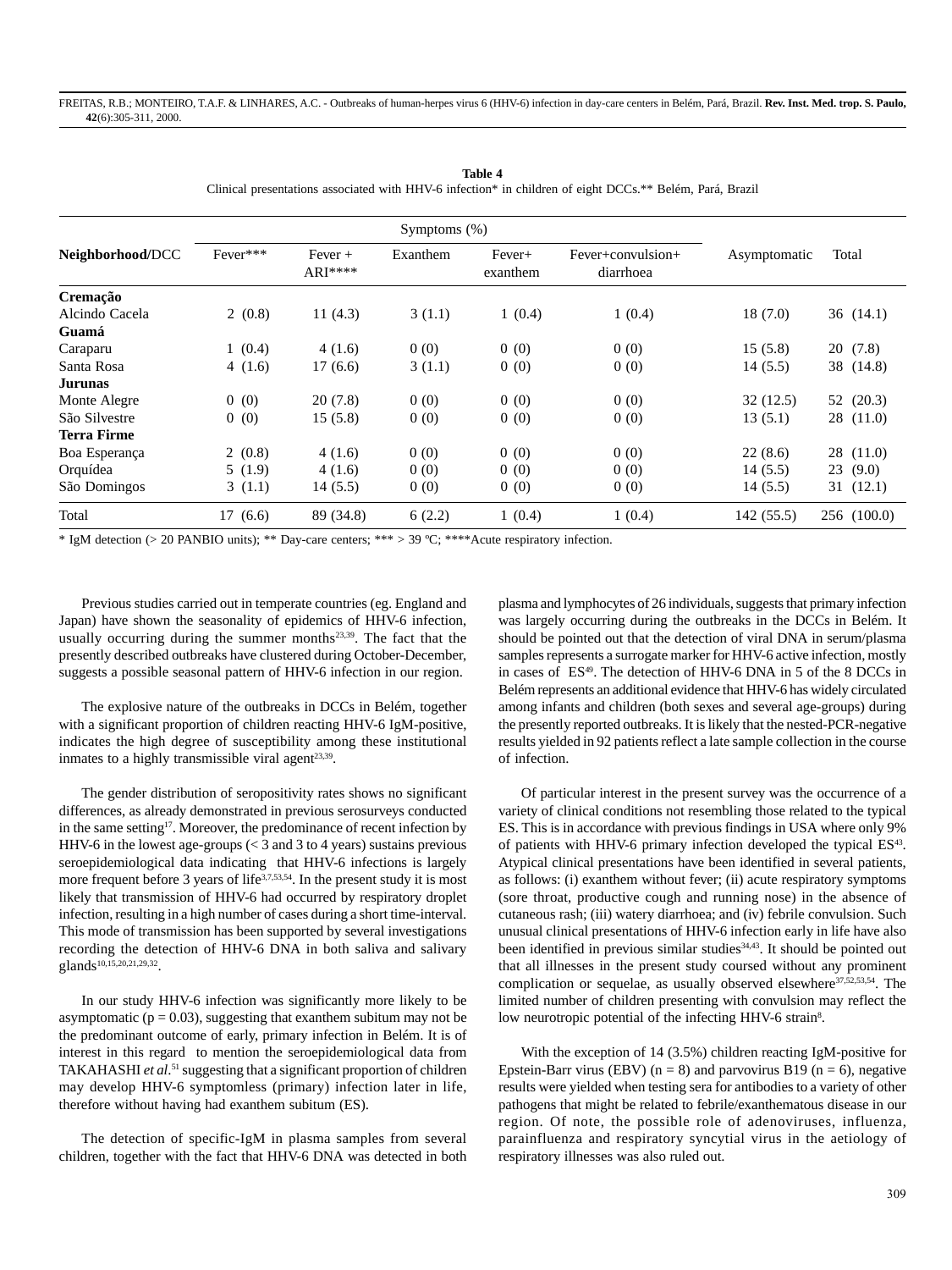Local studies are currently being planned to assess the genotypic diversity of HHV-6 strains, in view of the apparently broad clinical spectrum of the disease in our region.

#### **RESUMO**

## **Surtos epidêmicos associados à infecção pelo herpesvírus tipo 6 (HHV-6) em creches comunitárias de Belém, Pará, Brasil**

Um total de 730 crianças com menos de 7 anos de idade, matriculadas em oito creches comunitárias (CCS) em Belém, Brasil foi acompanhado de janeiro a dezembro de 1997, com objetivo de se investigar a ocorrência de epidemias de infecção pelo HHV-6. Entre os meses de outubro e dezembro de 1997 foram registrados surtos de doença febril– exantemática acometendo cerca de 15-20% da população de cada CC. Amostras de soro e plasma foram obtidas de 401 (55,0%) das 730 crianças participantes, tendo como finalidade a detecção de anticorpos para o HHV-6 e amplificação do DNA viral, utilizando-se o método imunoenzimático (ELISA) e as provas de biologia molecular: reação em cadeia da polimerase (PCR) *nested* PCR. Infecção recente para o HHV-6 foi diagnosticada em 63,8% (256/401) das crianças, as quais, apresentaram anticorpos IgM e IgG (IgM+/IgG+). Dessas, 114 (44,5%) foram sintomáticas e 142 (55,5%) assintomáticas ( $p=0.03$ ). Um subgrupo de 123 (30,7%) menores foi identificado como previamente imune (IgM- /IgG+) e 22 (5,5%) crianças não apresentaram anticorpos IgM e IgG (IgM-/IgG-). O DNA do HHV-6 foi detectado em 26 (22,0%) das 118 crianças selecionadas, apresentando resultados expressivos quanto à detecção de anticorpos IgM  $( \geq 30 \text{ unidades PANBIO})$ . Os resultados obtidos no ELISA e *nested* PCR comprovaram a ocorrência de infecção recente em 5 das 8 CCs sob acompanhamento. Evidência sorológica de infecção recente para o vírus de Epstein-Barr (EBV) e parvovírus B19 foi identificada em 2,0% (8/401) e 1,5% (6/401) das crianças, respectivamente. Nossos resultados demonstram uma expressiva evidência de que o HHV-6 é uma causa comum de epidemias relacionadas a doença febril-exantemática em crianças matriculadas nas CCs da área urbana de Belém.

#### **ACKNOWLEDGMENTS**

We thank Dr. Elisabeth O. Santos and Dr. Amélia Travassos da Rosa for carrying out the serological tests for measles, rubella, cytomegalovirus infection and Mayaro, Oroupoche and dengue viruses, respectively. We are also grateful to Dr. Rosa Helena P. Gusmão for providing clinical support. Thanks are also due Mrs. Edna A. Filizzola and Mrs. Maria Joana da Costa for technical and logistical support.

#### **REFERENCES**

- 1. ABLASHI, D.V.; JOSEPHS, S.F.; BUCHBINDER, K. *et al.* Human B-lymphotropic virus (human herpesvirus-6). **J**. **virol**. **Meth**., **21**: 29-48, 1988.
- 2. ANDERSON, L.J.; TSOU, C.; PARKER, R.A. *et al*. Detection of antibodies and antigens of human parvovirus B19 by enzyme-linked immunosorbent assay. **J**. **clin**. **Microbiol**., **24**: 522-526, 1986.
- 3. ASANO, Y.; YOSHIKAWA, T.; SUGA, S. *et al*. Viremia and neutralizing antibody response in infants with exanthem subitum. **J**. **Pediat**., **114**: 535-539, 1989.
- 4. ASANO, Y.; YOSHIKAWA, T.; SUGA, S. *et al.* Enzyme-linked immunosorbent assay for detection of IgG antibody to human herpesvirus 6. **J**. **med**. **Virol**., **32**: 119-123, 1990.
- 5. BIBERFELD, P.; PETRÉN, A.; EKLUND, A. *et al.* Human herpesvirus-6 (HHV-6, HBLV) in sarcoidosis and lymphoproliferative disorders. **J**. **virol**. **Meth**., **21**: 49-59, 1988.
- 6. BRIGGS, M.; FOX, J. & TEDDER, R.S. Age prevalence of antibody to human herpesvirus 6. **Lancet**, **1**: 1058-1059, 1988.
- 7. BROWN, N.A.; SUMAYA, C.V.; LIU, C.R. *et al.* Fall in human herpesvirus 6 seropositivity with age. **Lancet**, **2**: 396, 1988.
- 8. CASERTA, M.T.; HALL, C.B.; SCHANABEL, K. *et al*. Neuroinvasion and persistence of human herpesvirus 6 in children. **J**. i**nfect**. **Dis**., **170**: 1586-1589, 1994.
- 9. CHERNESKY, M.A.; WYMAN, L; MAHONY, J.B. *et al.* Clinical evaluation of the sensitivity and specificity of a commercially available enzyme immunoassay for detection of rubella virus- specific immunoglobulin M. **J**. **clin**. **Microbiol**., **20**: 400- 404, 1984.
- 10. CONE, R.W.; HUANG, M.L.; ASHLEY, R. & COREY, L. Human herpesvirus 6 DNA in peripheral blood cells and saliva from immunocompetent individuals. **J**. **clin**. **Microbiol**., **31**: 1262-1267, 1993.
- 11. DAHL, H.; LINDE, A.; SUNDQVIST, V. & WAHREN, B. An enzyme-linked immunosorbent assay for IgG antibodies to human herpes virus 6. **J**. **virol**. **Meth**., **29**: 313-323, 1990.
- 12. DEBYSER, Z.; REYNDERS, M.; GOUBAU, P. & DESMYTE, J. Comparative evaluation of three Elisa techniques and an indirect immunofluorescence assay for the serological diagnosis of Epstein-Barr virus infection. **Clin**. **diagn**. **Virol**., **8**: 71-81, 1997.
- 13. DEWHURST, S.; McINTYRE, K.; SCHNABEL, K. & HALL, C.B. Human herpesvirus 6 (HHV-6) variant B accounts for the majority of symptomatic primary HHV-6 infections in population of US infants. **J**. **clin**. **Microbiol**., **31**: 416-418, 1993.
- 14. DUBEDAT, S. & KAPPAGODA, N. Hepatitis due to human herpesvirus-6. **Lancet**, **2**: 1463-1464, 1989.
- 15. FOX, J.D.; BRIGGS, M.; WARD, P.A. & TEDDER, R.S. Human herpesvirus 6 in salivary glands. **Lancet**, **336**: 590-593, 1990.
- 16. FREITAS, R.B.; LINHARES, M.I. & LINHARES, A.C. Prevalence of human herpesvirus 6 antibody among isolated Amazonian Amerindian communities in Brazil. **Trans**. **roy**. **Soc**. **trop**. **Med**. **Hyg**., **88**: 167-169, 1994.
- 17. FREITAS, R.B. & LINHARES, A.C. Prevalence of human herpesvirus 6 antibody in the population of Belém, Pará, northern Brazil. **Trans**. **roy**. **Soc**. t**rop**. **Med**. **Hyg**., **91**: 538-540, 1997.
- 18. FREITAS, R.B.; LINHARES, A.C.; OLIVEIRA, C.S.; GUSMÃO, R.H. & LINHARES, M.I. - Association of human herpesvirus 6 infection with exanthem subitum in Belém, Brazil. **Rev**. **Inst**. **Med**. **trop**. **S. Paulo**, **37**: 489-492, 1995.
- 19. FRENKEL, N.; SCHIRMER, E.C.; WYATT, L.S. *et al*. Isolation of a new herpesvirus from human CD4+ T cells. **Proc**. **nat**. **Acad**. **Sci**. (Wash.), **87**: 748-752, 1990.
- 20. GOPAL, M.R.; THOMSON, B.J.; FOX, J.; TEDDER, R.S. & HONESS, R.W. Detection by PCR of HHV-6 and EBV DNA in blood and oropharynx of healthy adults and HIV- seropositives. **Lancet**, **335**: 1598-1599, 1990.
- 21. HARNETT, G.B.; FARR, T.J.; PIETROBONI, G. R. & BUCENS, M.R. Frequent shedding of human herpesvirus 6 in saliva. **J**. **med**.**Virol**., **30**: 128-130, 1990.
- 22. JAWETZ, E.; MELNICK, J.L. & ADELBERG, E.A. Antígeno e anticorpos. In: JAWETZ, E., ed. **Microbiologia médica.** Rio de Janeiro, Guanabara Koogan, 1970. p. 160.
- 23. JURETIC, M. Exanthem subitum. A review of 243 cases. **Helv**. **paediat. Acta, 1:** 80- 95, 1963.
- 24. KNOWLES, W.A. & GARDNER, S.D. High prevalence of antibody to human herpesvirus 6 and seroconversion associated with rash in two infants. **Lancet**, **2**: 912-913, 1988.